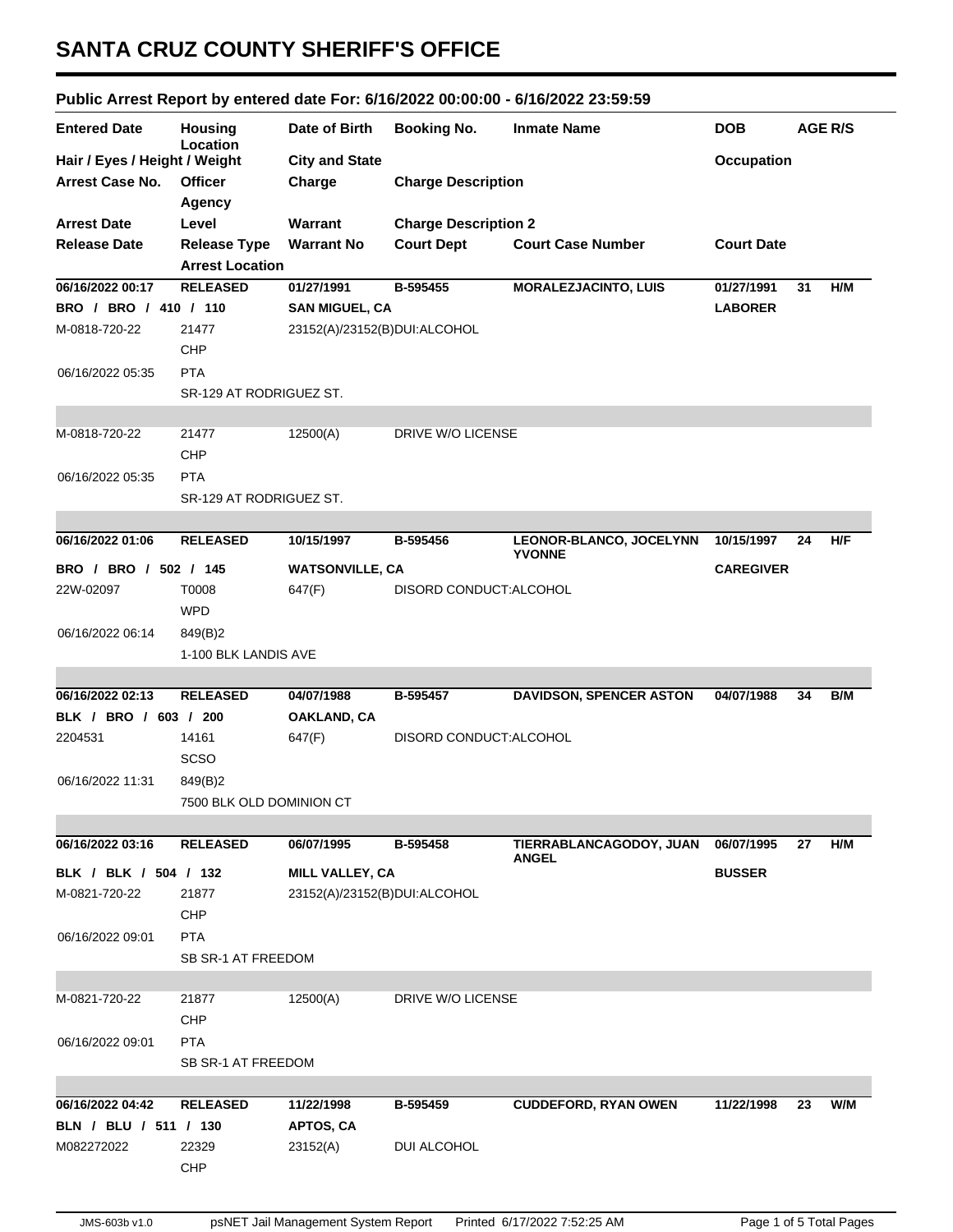| 06/16/2022 09:13      | <b>PTA</b>                |                          |                               |                                     |            |    |     |  |
|-----------------------|---------------------------|--------------------------|-------------------------------|-------------------------------------|------------|----|-----|--|
|                       | <b>FREEDOM WOF HIDDEN</b> |                          |                               |                                     |            |    |     |  |
|                       |                           |                          |                               |                                     |            |    |     |  |
| 06/16/2022 14:37      | <b>RELEASED</b>           | 07/25/2003               | B-595460                      | <b>ALDERMAN, KOBE CHARLES</b>       | 07/25/2003 | 18 | W/M |  |
| BRO / BRO / 605 / 186 |                           | <b>SCOTTS VALLEY, CA</b> |                               |                                     |            |    |     |  |
| 22V-00599             | 5730                      | 647(F)                   | DISORD CONDUCT: ALCOHOL       |                                     |            |    |     |  |
|                       | <b>SVPD</b>               |                          |                               |                                     |            |    |     |  |
| 06/16/2022 22:29      | <b>PTA</b>                |                          |                               |                                     |            |    |     |  |
|                       | 5500 BLK SCOTTS VALLEY DR |                          |                               |                                     |            |    |     |  |
|                       |                           |                          |                               |                                     |            |    |     |  |
| 22V-00599             | 5730                      | 594(A)                   | VANDALISM                     |                                     |            |    |     |  |
|                       | <b>SVPD</b>               |                          |                               |                                     |            |    |     |  |
| 06/16/2022 22:29      | <b>PTA</b>                |                          |                               |                                     |            |    |     |  |
|                       | 5500 BLK SCOTTS VALLEY DR |                          |                               |                                     |            |    |     |  |
|                       |                           |                          |                               |                                     |            |    |     |  |
| 06/16/2022 15:41      | <b>RELEASED</b>           | 03/13/1964               | B-595461                      | VASQUEZ, WILLIAM JOSEPH             | 03/13/1964 | 58 | H/M |  |
| BRO / BRO / 511 / 170 |                           | <b>FREMONT, CA</b>       |                               |                                     |            |    |     |  |
| 2204542               | 12896                     | 602.5(A)                 | <b>ENTER NONCOMM DWELLING</b> |                                     |            |    |     |  |
|                       | SCSO                      |                          |                               |                                     |            |    |     |  |
| 06/16/2022 20:36      | <b>PTA</b>                |                          |                               |                                     |            |    |     |  |
|                       | 4100 BLK SOQUEL DR #17    |                          |                               |                                     |            |    |     |  |
|                       |                           |                          |                               |                                     |            |    |     |  |
| 2204542               | 12896                     | 148(A)(1)                | OBSTRUCT/ETC PUB OFCR/ETC     |                                     |            |    |     |  |
|                       | <b>SCSO</b>               |                          |                               |                                     |            |    |     |  |
| 06/16/2022 20:36      | <b>PTA</b>                |                          |                               |                                     |            |    |     |  |
|                       | 4100 BLK SOQUEL DR #17    |                          |                               |                                     |            |    |     |  |
| 06/16/2022 16:36      | SCJMJFBUNKC0205/07/1983   |                          | B-595462                      | MCNABB, CHRISTOPHER JOHN 05/07/1983 |            | 39 | B/M |  |
| BRO / BRO / 510 / 190 |                           | <b>LOS ANGELES, CA</b>   |                               |                                     |            |    |     |  |
| 19CR01940             | 11453                     | 4573.6                   | POSS CNTL SUB IN PRISON       |                                     |            |    |     |  |
|                       | SCSO                      |                          |                               |                                     |            |    |     |  |
|                       |                           | 19CR05025                |                               | 19CR05025                           |            |    |     |  |
|                       | <b>LOS ANGELES JAIL</b>   |                          |                               |                                     |            |    |     |  |
|                       |                           |                          |                               |                                     |            |    |     |  |
| 19CR01940             | 11453                     | 10851(A)                 | <b>VEHICLE THEFT</b>          |                                     |            |    |     |  |
|                       | SCSO                      |                          |                               |                                     |            |    |     |  |
|                       |                           | 19CR01940                |                               | 19CR01940                           |            |    |     |  |
|                       | <b>LOS ANGELES JAIL</b>   |                          |                               |                                     |            |    |     |  |
|                       |                           |                          |                               |                                     |            |    |     |  |
| 19CR01940             | 11453                     | 496D(A)                  |                               | POSSESS STOLEN VEHICHLE/VESSEL/ETC  |            |    |     |  |
|                       | SCSO                      |                          |                               |                                     |            |    |     |  |
|                       |                           | 19CR01940                |                               | 19CR01940                           |            |    |     |  |
|                       | LOS ANGELES JAIL          |                          |                               |                                     |            |    |     |  |
|                       |                           |                          |                               |                                     |            |    |     |  |
| 19CR01940             | 11453                     | 472                      | <b>FORGE OFFICIAL SEAL</b>    |                                     |            |    |     |  |
|                       | SCSO                      |                          |                               |                                     |            |    |     |  |
|                       |                           | 19CR01940                |                               | 19CR01940                           |            |    |     |  |
|                       | LOS ANGELES JAIL          |                          |                               |                                     |            |    |     |  |
|                       |                           |                          |                               |                                     |            |    |     |  |
| 19CR01940             | 11453                     | 472                      | <b>FORGE OFFICIAL SEAL</b>    |                                     |            |    |     |  |
|                       | SCSO                      |                          |                               |                                     |            |    |     |  |
|                       |                           | 19CR01940                |                               | 19CR01940                           |            |    |     |  |
|                       | LOS ANGELES JAIL          |                          |                               |                                     |            |    |     |  |
|                       |                           |                          |                               |                                     |            |    |     |  |
| 19CR01940             | 11453                     | 472                      | <b>FORGE OFFICIAL SEAL</b>    |                                     |            |    |     |  |
|                       |                           |                          |                               |                                     |            |    |     |  |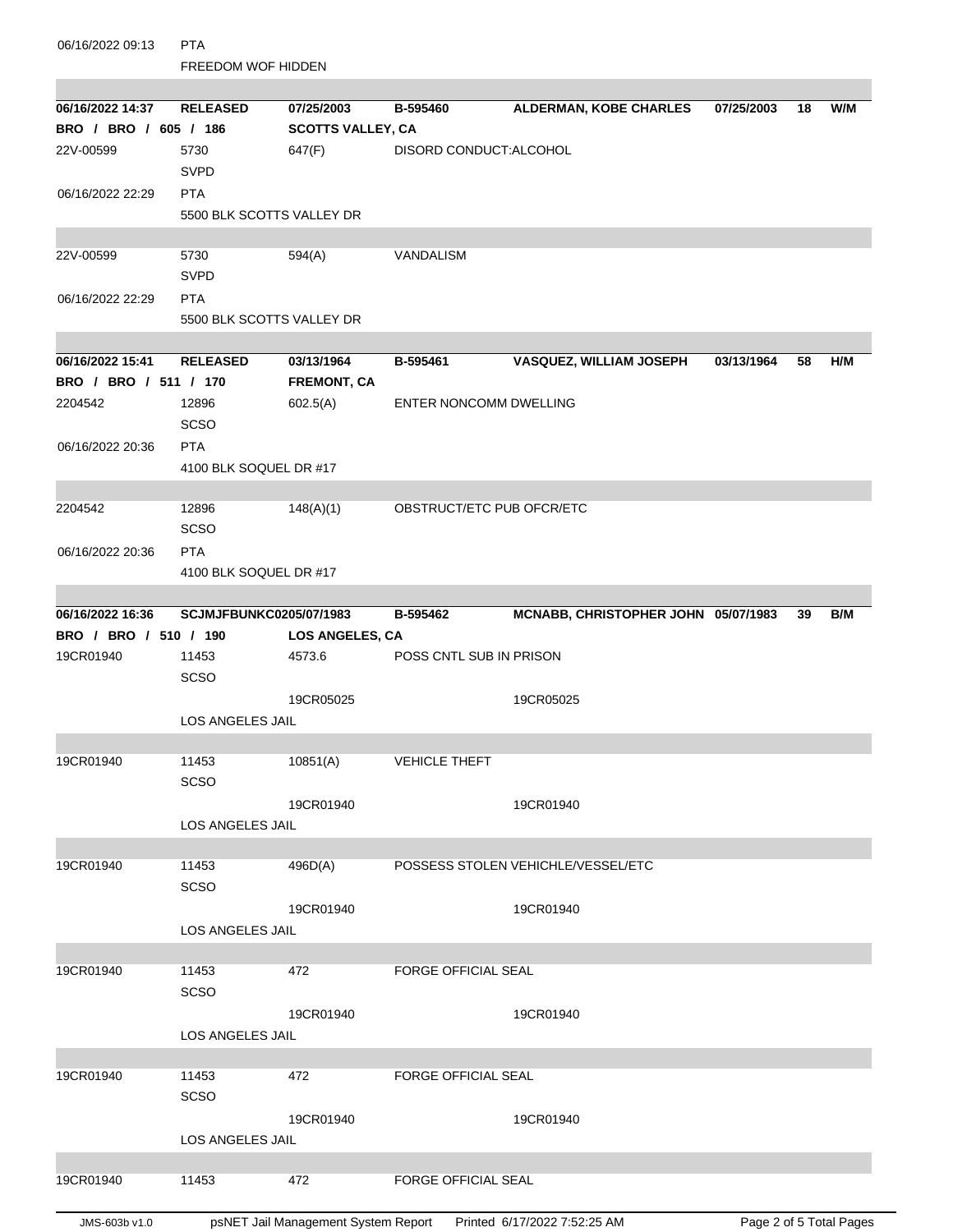| 19CR01940<br>19CR01940<br>LOS ANGELES JAIL<br>FORGE OFFICIAL SEAL<br>19CR01940<br>11453<br>472<br><b>SCSO</b><br>19CR01940<br>19CR01940<br>LOS ANGELES JAIL<br>19CR01940<br>11453<br>FORGE/ETC HANDWRITING/ETC<br>470(B)<br><b>SCSO</b><br>19CR01940<br>19CR01940<br>LOS ANGELES JAIL<br>19CR01940<br>FORGE/ETC HANDWRITING/ETC<br>11453<br>470(B)<br>SCSO<br>19CR01940<br>19CR01940<br><b>LOS ANGELES JAIL</b><br>11453<br>470(B)<br>FORGE/ETC HANDWRITING/ETC<br>19CR01940<br><b>SCSO</b><br>19CR01940<br>19CR01940<br><b>LOS ANGELES JAIL</b><br>19CR01940<br>11453<br>FORGE/ETC HANDWRITING/ETC<br>470(B)<br><b>SCSO</b><br>19CR01940<br>19CR01940<br><b>LOS ANGELES JAIL</b><br>19CR01940<br>11453<br>USE ID W/INT DEFRD: W/PC<br>530.5(C)(2)<br><b>SCSO</b><br>19CR01940<br>19CR01940<br>LOS ANGELES JAIL<br>19CR01940<br>11453<br>530.5(C)(2)<br>USE ID W/INT DEFRD.W/PC<br>SCSO<br>19CR01940<br>19CR01940<br>LOS ANGELES JAIL<br>06/16/2022 16:51<br>DOLERA, JOSHUA RENNE<br>H/M<br><b>RELEASED</b><br>05/08/1996<br>B-595463<br>05/08/1996<br>26<br>BRO / BRO / 511 / 180<br><b>SANTA CRUZ, CA</b><br>2204532<br>10858<br>182(A)(1)<br>CONSPIRACY:COMMIT CRIME<br><b>SCSO</b><br>F.<br>06/16/2022 15:50<br>**REBOOK**<br><b>OTHER</b><br>06/16/2022 17:00<br>200 BLK WATER ST<br><b>WALDMAN, JACK PATRICK</b><br>06/16/2022 16:52<br><b>RELEASED</b><br>08/11/1998<br>B-595464<br>08/11/1998<br>W/M<br>23<br>BLN / BLU / 508 / 125<br><b>SANTA CRUZ, CA</b><br>243(D)<br>BATT W/SERIOUS BODILY INJ<br>2204532<br>10858<br><b>SCSO</b><br>F.<br><b>REBOOK</b><br>06/16/2022 15:50<br><b>OTHER</b><br>06/16/2022 16:59<br>200 BLK WATER ST | <b>SCSO</b> |  |  |  |  |  |  |
|---------------------------------------------------------------------------------------------------------------------------------------------------------------------------------------------------------------------------------------------------------------------------------------------------------------------------------------------------------------------------------------------------------------------------------------------------------------------------------------------------------------------------------------------------------------------------------------------------------------------------------------------------------------------------------------------------------------------------------------------------------------------------------------------------------------------------------------------------------------------------------------------------------------------------------------------------------------------------------------------------------------------------------------------------------------------------------------------------------------------------------------------------------------------------------------------------------------------------------------------------------------------------------------------------------------------------------------------------------------------------------------------------------------------------------------------------------------------------------------------------------------------------------------------------------------------------------------------------------------------------------------------------|-------------|--|--|--|--|--|--|
|                                                                                                                                                                                                                                                                                                                                                                                                                                                                                                                                                                                                                                                                                                                                                                                                                                                                                                                                                                                                                                                                                                                                                                                                                                                                                                                                                                                                                                                                                                                                                                                                                                                   |             |  |  |  |  |  |  |
|                                                                                                                                                                                                                                                                                                                                                                                                                                                                                                                                                                                                                                                                                                                                                                                                                                                                                                                                                                                                                                                                                                                                                                                                                                                                                                                                                                                                                                                                                                                                                                                                                                                   |             |  |  |  |  |  |  |
|                                                                                                                                                                                                                                                                                                                                                                                                                                                                                                                                                                                                                                                                                                                                                                                                                                                                                                                                                                                                                                                                                                                                                                                                                                                                                                                                                                                                                                                                                                                                                                                                                                                   |             |  |  |  |  |  |  |
|                                                                                                                                                                                                                                                                                                                                                                                                                                                                                                                                                                                                                                                                                                                                                                                                                                                                                                                                                                                                                                                                                                                                                                                                                                                                                                                                                                                                                                                                                                                                                                                                                                                   |             |  |  |  |  |  |  |
|                                                                                                                                                                                                                                                                                                                                                                                                                                                                                                                                                                                                                                                                                                                                                                                                                                                                                                                                                                                                                                                                                                                                                                                                                                                                                                                                                                                                                                                                                                                                                                                                                                                   |             |  |  |  |  |  |  |
|                                                                                                                                                                                                                                                                                                                                                                                                                                                                                                                                                                                                                                                                                                                                                                                                                                                                                                                                                                                                                                                                                                                                                                                                                                                                                                                                                                                                                                                                                                                                                                                                                                                   |             |  |  |  |  |  |  |
|                                                                                                                                                                                                                                                                                                                                                                                                                                                                                                                                                                                                                                                                                                                                                                                                                                                                                                                                                                                                                                                                                                                                                                                                                                                                                                                                                                                                                                                                                                                                                                                                                                                   |             |  |  |  |  |  |  |
|                                                                                                                                                                                                                                                                                                                                                                                                                                                                                                                                                                                                                                                                                                                                                                                                                                                                                                                                                                                                                                                                                                                                                                                                                                                                                                                                                                                                                                                                                                                                                                                                                                                   |             |  |  |  |  |  |  |
|                                                                                                                                                                                                                                                                                                                                                                                                                                                                                                                                                                                                                                                                                                                                                                                                                                                                                                                                                                                                                                                                                                                                                                                                                                                                                                                                                                                                                                                                                                                                                                                                                                                   |             |  |  |  |  |  |  |
|                                                                                                                                                                                                                                                                                                                                                                                                                                                                                                                                                                                                                                                                                                                                                                                                                                                                                                                                                                                                                                                                                                                                                                                                                                                                                                                                                                                                                                                                                                                                                                                                                                                   |             |  |  |  |  |  |  |
|                                                                                                                                                                                                                                                                                                                                                                                                                                                                                                                                                                                                                                                                                                                                                                                                                                                                                                                                                                                                                                                                                                                                                                                                                                                                                                                                                                                                                                                                                                                                                                                                                                                   |             |  |  |  |  |  |  |
|                                                                                                                                                                                                                                                                                                                                                                                                                                                                                                                                                                                                                                                                                                                                                                                                                                                                                                                                                                                                                                                                                                                                                                                                                                                                                                                                                                                                                                                                                                                                                                                                                                                   |             |  |  |  |  |  |  |
|                                                                                                                                                                                                                                                                                                                                                                                                                                                                                                                                                                                                                                                                                                                                                                                                                                                                                                                                                                                                                                                                                                                                                                                                                                                                                                                                                                                                                                                                                                                                                                                                                                                   |             |  |  |  |  |  |  |
|                                                                                                                                                                                                                                                                                                                                                                                                                                                                                                                                                                                                                                                                                                                                                                                                                                                                                                                                                                                                                                                                                                                                                                                                                                                                                                                                                                                                                                                                                                                                                                                                                                                   |             |  |  |  |  |  |  |
|                                                                                                                                                                                                                                                                                                                                                                                                                                                                                                                                                                                                                                                                                                                                                                                                                                                                                                                                                                                                                                                                                                                                                                                                                                                                                                                                                                                                                                                                                                                                                                                                                                                   |             |  |  |  |  |  |  |
|                                                                                                                                                                                                                                                                                                                                                                                                                                                                                                                                                                                                                                                                                                                                                                                                                                                                                                                                                                                                                                                                                                                                                                                                                                                                                                                                                                                                                                                                                                                                                                                                                                                   |             |  |  |  |  |  |  |
|                                                                                                                                                                                                                                                                                                                                                                                                                                                                                                                                                                                                                                                                                                                                                                                                                                                                                                                                                                                                                                                                                                                                                                                                                                                                                                                                                                                                                                                                                                                                                                                                                                                   |             |  |  |  |  |  |  |
|                                                                                                                                                                                                                                                                                                                                                                                                                                                                                                                                                                                                                                                                                                                                                                                                                                                                                                                                                                                                                                                                                                                                                                                                                                                                                                                                                                                                                                                                                                                                                                                                                                                   |             |  |  |  |  |  |  |
|                                                                                                                                                                                                                                                                                                                                                                                                                                                                                                                                                                                                                                                                                                                                                                                                                                                                                                                                                                                                                                                                                                                                                                                                                                                                                                                                                                                                                                                                                                                                                                                                                                                   |             |  |  |  |  |  |  |
|                                                                                                                                                                                                                                                                                                                                                                                                                                                                                                                                                                                                                                                                                                                                                                                                                                                                                                                                                                                                                                                                                                                                                                                                                                                                                                                                                                                                                                                                                                                                                                                                                                                   |             |  |  |  |  |  |  |
|                                                                                                                                                                                                                                                                                                                                                                                                                                                                                                                                                                                                                                                                                                                                                                                                                                                                                                                                                                                                                                                                                                                                                                                                                                                                                                                                                                                                                                                                                                                                                                                                                                                   |             |  |  |  |  |  |  |
|                                                                                                                                                                                                                                                                                                                                                                                                                                                                                                                                                                                                                                                                                                                                                                                                                                                                                                                                                                                                                                                                                                                                                                                                                                                                                                                                                                                                                                                                                                                                                                                                                                                   |             |  |  |  |  |  |  |
|                                                                                                                                                                                                                                                                                                                                                                                                                                                                                                                                                                                                                                                                                                                                                                                                                                                                                                                                                                                                                                                                                                                                                                                                                                                                                                                                                                                                                                                                                                                                                                                                                                                   |             |  |  |  |  |  |  |
|                                                                                                                                                                                                                                                                                                                                                                                                                                                                                                                                                                                                                                                                                                                                                                                                                                                                                                                                                                                                                                                                                                                                                                                                                                                                                                                                                                                                                                                                                                                                                                                                                                                   |             |  |  |  |  |  |  |
|                                                                                                                                                                                                                                                                                                                                                                                                                                                                                                                                                                                                                                                                                                                                                                                                                                                                                                                                                                                                                                                                                                                                                                                                                                                                                                                                                                                                                                                                                                                                                                                                                                                   |             |  |  |  |  |  |  |
|                                                                                                                                                                                                                                                                                                                                                                                                                                                                                                                                                                                                                                                                                                                                                                                                                                                                                                                                                                                                                                                                                                                                                                                                                                                                                                                                                                                                                                                                                                                                                                                                                                                   |             |  |  |  |  |  |  |
|                                                                                                                                                                                                                                                                                                                                                                                                                                                                                                                                                                                                                                                                                                                                                                                                                                                                                                                                                                                                                                                                                                                                                                                                                                                                                                                                                                                                                                                                                                                                                                                                                                                   |             |  |  |  |  |  |  |
|                                                                                                                                                                                                                                                                                                                                                                                                                                                                                                                                                                                                                                                                                                                                                                                                                                                                                                                                                                                                                                                                                                                                                                                                                                                                                                                                                                                                                                                                                                                                                                                                                                                   |             |  |  |  |  |  |  |
|                                                                                                                                                                                                                                                                                                                                                                                                                                                                                                                                                                                                                                                                                                                                                                                                                                                                                                                                                                                                                                                                                                                                                                                                                                                                                                                                                                                                                                                                                                                                                                                                                                                   |             |  |  |  |  |  |  |
|                                                                                                                                                                                                                                                                                                                                                                                                                                                                                                                                                                                                                                                                                                                                                                                                                                                                                                                                                                                                                                                                                                                                                                                                                                                                                                                                                                                                                                                                                                                                                                                                                                                   |             |  |  |  |  |  |  |
|                                                                                                                                                                                                                                                                                                                                                                                                                                                                                                                                                                                                                                                                                                                                                                                                                                                                                                                                                                                                                                                                                                                                                                                                                                                                                                                                                                                                                                                                                                                                                                                                                                                   |             |  |  |  |  |  |  |
|                                                                                                                                                                                                                                                                                                                                                                                                                                                                                                                                                                                                                                                                                                                                                                                                                                                                                                                                                                                                                                                                                                                                                                                                                                                                                                                                                                                                                                                                                                                                                                                                                                                   |             |  |  |  |  |  |  |
|                                                                                                                                                                                                                                                                                                                                                                                                                                                                                                                                                                                                                                                                                                                                                                                                                                                                                                                                                                                                                                                                                                                                                                                                                                                                                                                                                                                                                                                                                                                                                                                                                                                   |             |  |  |  |  |  |  |
|                                                                                                                                                                                                                                                                                                                                                                                                                                                                                                                                                                                                                                                                                                                                                                                                                                                                                                                                                                                                                                                                                                                                                                                                                                                                                                                                                                                                                                                                                                                                                                                                                                                   |             |  |  |  |  |  |  |
|                                                                                                                                                                                                                                                                                                                                                                                                                                                                                                                                                                                                                                                                                                                                                                                                                                                                                                                                                                                                                                                                                                                                                                                                                                                                                                                                                                                                                                                                                                                                                                                                                                                   |             |  |  |  |  |  |  |
|                                                                                                                                                                                                                                                                                                                                                                                                                                                                                                                                                                                                                                                                                                                                                                                                                                                                                                                                                                                                                                                                                                                                                                                                                                                                                                                                                                                                                                                                                                                                                                                                                                                   |             |  |  |  |  |  |  |
|                                                                                                                                                                                                                                                                                                                                                                                                                                                                                                                                                                                                                                                                                                                                                                                                                                                                                                                                                                                                                                                                                                                                                                                                                                                                                                                                                                                                                                                                                                                                                                                                                                                   |             |  |  |  |  |  |  |
|                                                                                                                                                                                                                                                                                                                                                                                                                                                                                                                                                                                                                                                                                                                                                                                                                                                                                                                                                                                                                                                                                                                                                                                                                                                                                                                                                                                                                                                                                                                                                                                                                                                   |             |  |  |  |  |  |  |
|                                                                                                                                                                                                                                                                                                                                                                                                                                                                                                                                                                                                                                                                                                                                                                                                                                                                                                                                                                                                                                                                                                                                                                                                                                                                                                                                                                                                                                                                                                                                                                                                                                                   |             |  |  |  |  |  |  |
|                                                                                                                                                                                                                                                                                                                                                                                                                                                                                                                                                                                                                                                                                                                                                                                                                                                                                                                                                                                                                                                                                                                                                                                                                                                                                                                                                                                                                                                                                                                                                                                                                                                   |             |  |  |  |  |  |  |
|                                                                                                                                                                                                                                                                                                                                                                                                                                                                                                                                                                                                                                                                                                                                                                                                                                                                                                                                                                                                                                                                                                                                                                                                                                                                                                                                                                                                                                                                                                                                                                                                                                                   |             |  |  |  |  |  |  |
|                                                                                                                                                                                                                                                                                                                                                                                                                                                                                                                                                                                                                                                                                                                                                                                                                                                                                                                                                                                                                                                                                                                                                                                                                                                                                                                                                                                                                                                                                                                                                                                                                                                   |             |  |  |  |  |  |  |
|                                                                                                                                                                                                                                                                                                                                                                                                                                                                                                                                                                                                                                                                                                                                                                                                                                                                                                                                                                                                                                                                                                                                                                                                                                                                                                                                                                                                                                                                                                                                                                                                                                                   |             |  |  |  |  |  |  |
|                                                                                                                                                                                                                                                                                                                                                                                                                                                                                                                                                                                                                                                                                                                                                                                                                                                                                                                                                                                                                                                                                                                                                                                                                                                                                                                                                                                                                                                                                                                                                                                                                                                   |             |  |  |  |  |  |  |
|                                                                                                                                                                                                                                                                                                                                                                                                                                                                                                                                                                                                                                                                                                                                                                                                                                                                                                                                                                                                                                                                                                                                                                                                                                                                                                                                                                                                                                                                                                                                                                                                                                                   |             |  |  |  |  |  |  |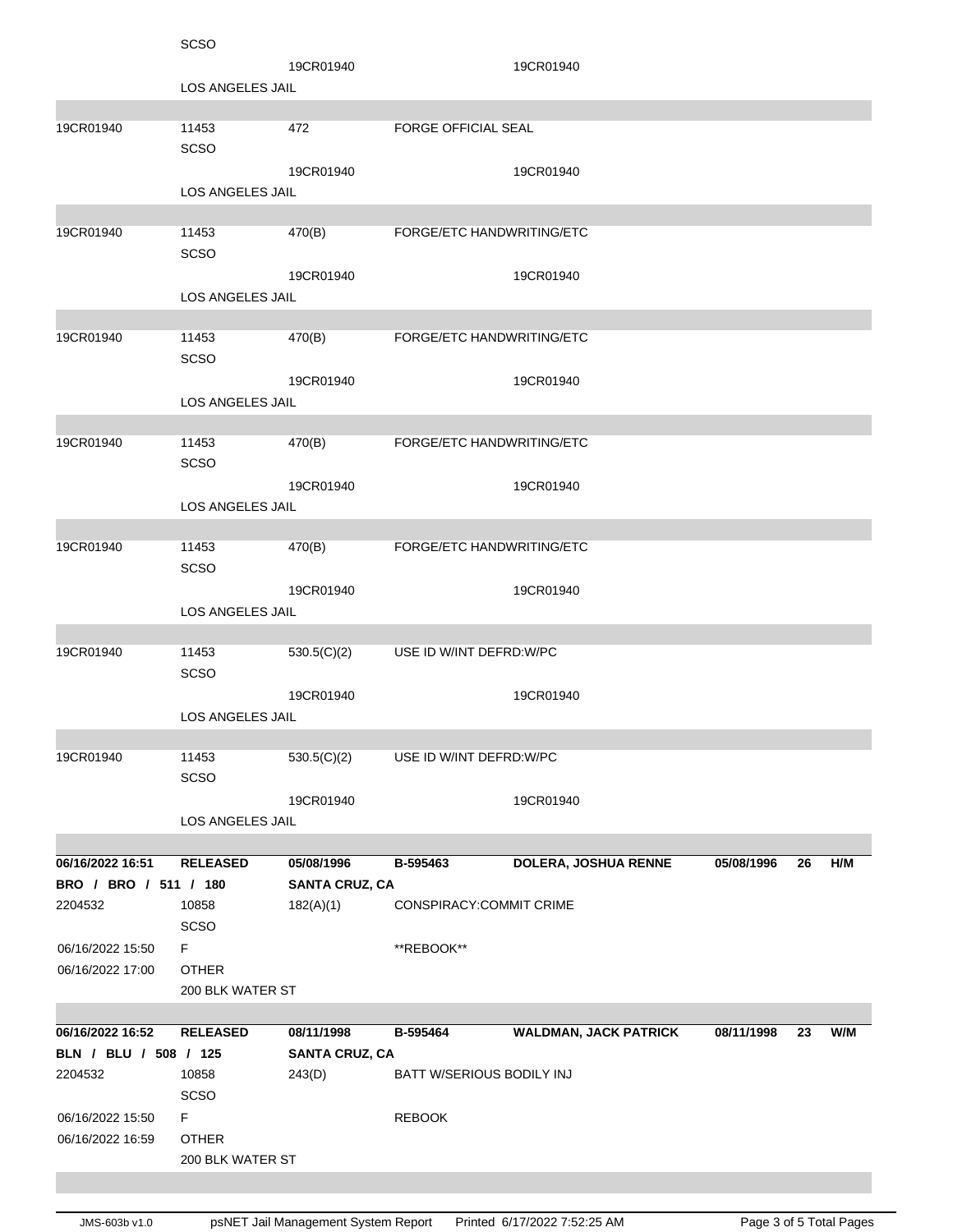| 06/16/2022 17:00      | SCJMJO41             | 10/21/2002                   | B-595465                     | <b>MENDEZ, BRIAN</b>           | 10/21/2002     | 19 | H/M |  |  |
|-----------------------|----------------------|------------------------------|------------------------------|--------------------------------|----------------|----|-----|--|--|
| BRO / BRO / 603 / 180 |                      | <b>WATSONVILLE, CA</b>       |                              |                                |                |    |     |  |  |
| 21CR03651             | 11453                | 25400(C)(6)(A)               | CCW ON PERSON:LOADED         |                                |                |    |     |  |  |
|                       | <b>SCSO</b>          |                              |                              |                                |                |    |     |  |  |
|                       |                      | 21CR03651                    |                              | 21CR03651                      |                |    |     |  |  |
|                       | 200 BLK WATER ST     |                              |                              |                                |                |    |     |  |  |
|                       |                      |                              |                              |                                |                |    |     |  |  |
| 06/16/2022 17:10      | <b>RELEASED</b>      | 08/19/1966                   | B-595466                     | <b>CHANDLER, GERALD</b>        | 08/19/1966     | 55 | H/M |  |  |
|                       |                      |                              |                              | NATHANIEL                      |                |    |     |  |  |
| BRO / BRO / 508 / 160 |                      | <b>SANTA CRUZ, CA</b>        |                              |                                |                |    |     |  |  |
| 2204532               | 10858                | 182(A)(1)                    | CONSPIRACY:COMMIT CRIME      |                                |                |    |     |  |  |
|                       | SCSO                 |                              |                              |                                |                |    |     |  |  |
| 06/16/2022 15:50      | F.                   |                              | <b>REBOOK</b>                |                                |                |    |     |  |  |
| 06/16/2022 17:17      | <b>OTHER</b>         |                              |                              |                                |                |    |     |  |  |
|                       | 200 BLK WATER ST     |                              |                              |                                |                |    |     |  |  |
|                       |                      |                              |                              |                                |                |    |     |  |  |
| 06/16/2022 17:50      | <b>RELEASED</b>      | 10/03/1954                   | B-595467                     | <b>WILLIAMS, MARK</b>          | 10/03/1954     | 67 | W/M |  |  |
| GRY / BLU / 604 / 200 |                      | <b>BOULDER CREEK, CA</b>     |                              |                                |                |    |     |  |  |
| 2204546               | 13713                | 245(A)(4)                    | ADW WITH FORCE: POSSIBLE GBI |                                |                |    |     |  |  |
|                       | <b>SCSO</b>          |                              |                              |                                |                |    |     |  |  |
| 06/16/2022 23:34      | <b>BOND</b>          |                              |                              |                                |                |    |     |  |  |
|                       | 100 BLK SUNBEAM LANE |                              |                              |                                |                |    |     |  |  |
|                       |                      |                              |                              |                                |                |    |     |  |  |
| 2204546               | 13713                | 148(A)(1)                    | OBSTRUCT/ETC PUB OFCR/ETC    |                                |                |    |     |  |  |
|                       | <b>SCSO</b>          |                              |                              |                                |                |    |     |  |  |
| 06/16/2022 23:34      | <b>BOND</b>          |                              |                              |                                |                |    |     |  |  |
|                       | 100 BLK SUNBEAM LANE |                              |                              |                                |                |    |     |  |  |
|                       |                      |                              |                              |                                |                |    |     |  |  |
| 2204546               | 13713                | 417(A)(1)                    | EXHIBIT DEADWPN:NOT F/ARM    |                                |                |    |     |  |  |
|                       | <b>SCSO</b>          |                              |                              |                                |                |    |     |  |  |
| 06/16/2022 23:34      | <b>BOND</b>          |                              |                              |                                |                |    |     |  |  |
|                       | 100 BLK SUNBEAM LANE |                              |                              |                                |                |    |     |  |  |
|                       |                      |                              |                              |                                |                |    |     |  |  |
| 2204546               | 13713                | 422                          | THRTN CRIME: INT: TERRORIZE  |                                |                |    |     |  |  |
|                       | <b>SCSO</b>          |                              |                              |                                |                |    |     |  |  |
| 06/16/2022 23:34      | <b>BOND</b>          |                              |                              |                                |                |    |     |  |  |
|                       |                      | 100 BLK SUNBEAM LANE         |                              |                                |                |    |     |  |  |
|                       |                      |                              |                              |                                |                |    |     |  |  |
| 06/16/2022 19:07      | <b>RELEASED</b>      | 06/01/1988                   | B-595468                     | <b>MARTINEZ, LEWIS KIM</b>     | 06/01/1988     | 34 | H/M |  |  |
| BLK / BRO / 511 / 170 |                      | <b>MARINA, CA</b>            |                              |                                |                |    |     |  |  |
| M-0823-720-23         | 022044               | 23152(A)                     | DUI ALCOHOL                  |                                |                |    |     |  |  |
|                       | CHP                  |                              |                              |                                |                |    |     |  |  |
| 06/16/2022 18:11      | м                    |                              | 1 PRIOR                      |                                |                |    |     |  |  |
| 06/16/2022 23:43      | <b>PTA</b>           |                              |                              |                                |                |    |     |  |  |
|                       | PARK AT MEGREGOR     |                              |                              |                                |                |    |     |  |  |
|                       |                      |                              |                              |                                |                |    |     |  |  |
| M-0823-720-23         | 022044               | 23152(B)                     | DUI ALCOHOL/0.08 PERCENT     |                                |                |    |     |  |  |
|                       | <b>CHP</b>           |                              |                              |                                |                |    |     |  |  |
| 06/16/2022 18:11      | м                    |                              | 1 PRIOR                      |                                |                |    |     |  |  |
| 06/16/2022 23:43      | <b>PTA</b>           |                              |                              |                                |                |    |     |  |  |
|                       | PARK AT MEGREGOR     |                              |                              |                                |                |    |     |  |  |
|                       |                      |                              |                              |                                |                |    |     |  |  |
| 06/16/2022 19:18      | <b>RELEASED</b>      | 08/04/1998                   | B-595469                     | <b>GAPUSAN VASQUEZ, EDMOND</b> | 08/04/1998     | 23 | W/M |  |  |
| BRO / BRO / 510 / 180 |                      | <b>WATSONVILLE, CA</b>       |                              |                                | <b>LABORER</b> |    |     |  |  |
| 22C-00734             | 532                  | 23152(A)/23152(B)DUI:ALCOHOL |                              |                                |                |    |     |  |  |
|                       |                      |                              |                              |                                |                |    |     |  |  |
|                       |                      |                              |                              |                                |                |    |     |  |  |

JMS-603b v1.0 psNET Jail Management System Report Printed 6/17/2022 7:52:25 AM Page 4 of 5 Total Pages